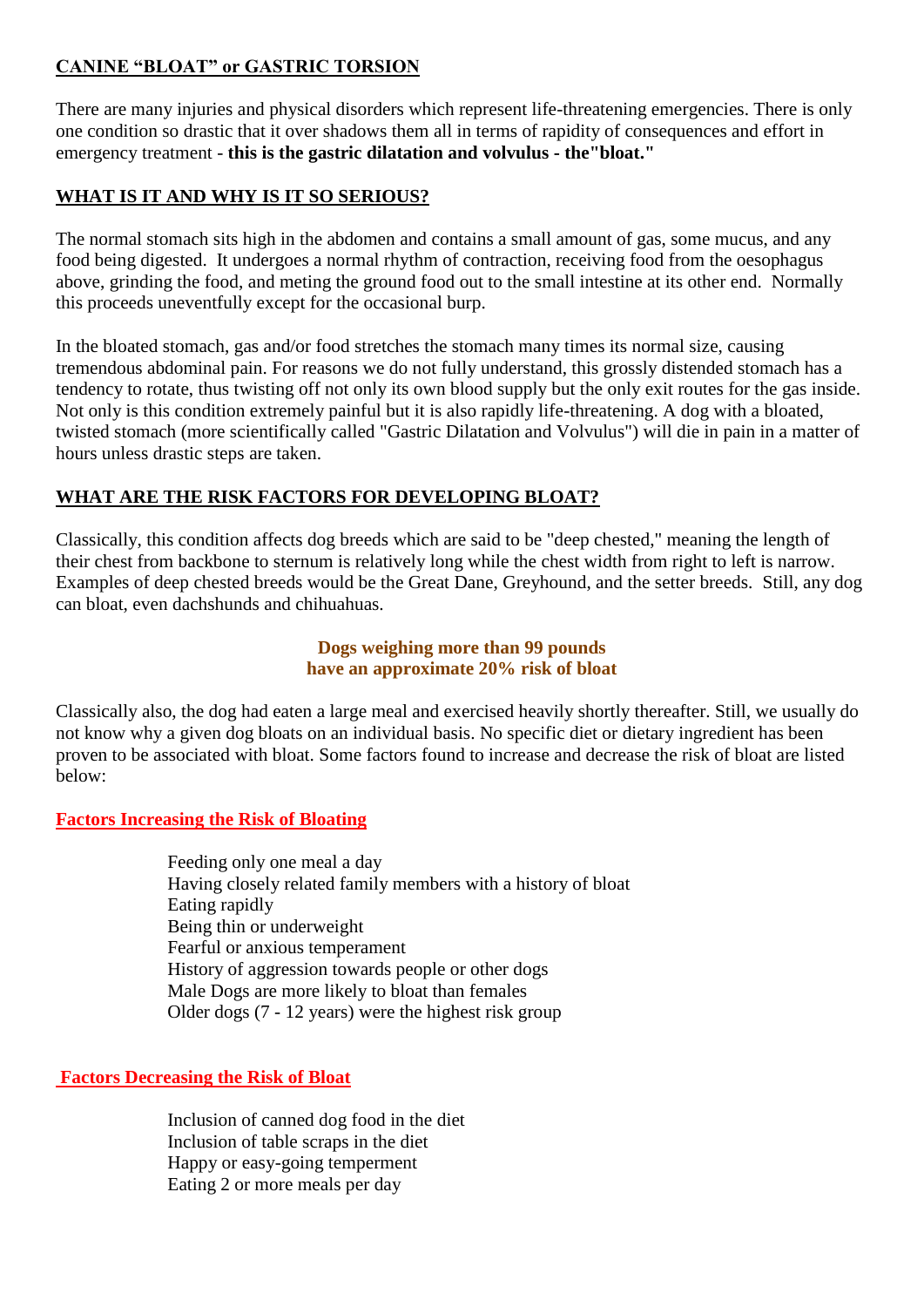In a study done by the Perdue University Research Group, headed by Dr. Lawrence T. Glickman:

## **The Great Dane was the number one breed at risk for bloat**

**The St. Bernard was the 2 breed at risk for bloat** 

**The Weimaraner was the 3 breed at risk for bloat** 

**The German Shepherd dog and the Boxer appeared to have a greater risk for bloating than did other breeds.** 

# **HOW TO TELL IF YOUR DOG HAS BLOATED**

The dog may have an obviously distended stomach especially near the ribs but this is not always evident depending on the dog's body configuration.

The biggest clue is the vomiting: the pet appears highly nauseated and is retching but little is coming up.

## **If this is seen, rush your dog to the veterinarian IMMEDIATELY.**

## **WHAT HAS TO BE DONE**

There are several steps to saving a bloated dogs life. Part of the problem is that all steps should be done at the same time and as quickly as possible.

# **FIRST: THE STOMACH MUST BE DECOMPRESSED**

The huge stomach is by now pressing on the major blood vessels carrying blood back to the heart. This stops normal circulation and sends the dog into shock. Making matters worse, the stomach tissue is dying because it is stretched too tightly to allow blood circulation through it. There can be no recovery until the stomach is untwisted and the gas released. A stomach tube and stomach pump are generally used for this but sometime surgery is needed to achieve stomach decompression.

# **ALSO FIRST: RAPID IV FLUIDS MUST BE GIVEN TO REVERSE THE SHOCK**

Intravenous catheters are placed and life-giving fluid solutions are rushed in to replace the blood that cannot get past the bloated stomach to return to the heart. The intense pain associated with this disease causes the heart rate to race at such a high rate that heart failure will result. medication to resolve the pain is needed if the patient's heart rate is to slow down. Medication for shock, antibiotics and electrolytes are all vital in stabilizing the patient.

# **ALSO FIRST: THE HEART RHYTHM IS ASSESSED AND STABILIZED**

There is a special very dangerous rhythm problem, called a "premature ventricular contraction" or "pvc," associated with bloat and it must be ruled out. If it is present, intravenous medications are needed to stabilize the rhythm. Since this rhythm problem may not be evident until even the next day continual EKG monitoring may be necessary. Disturbed heart rhythm already present at the beginning of treatment is associated with a 38% mortality rate.

Getting the bloated dog's stomach decompressed and reversing the shock is an adventure in itself but the work is not yet half finished.